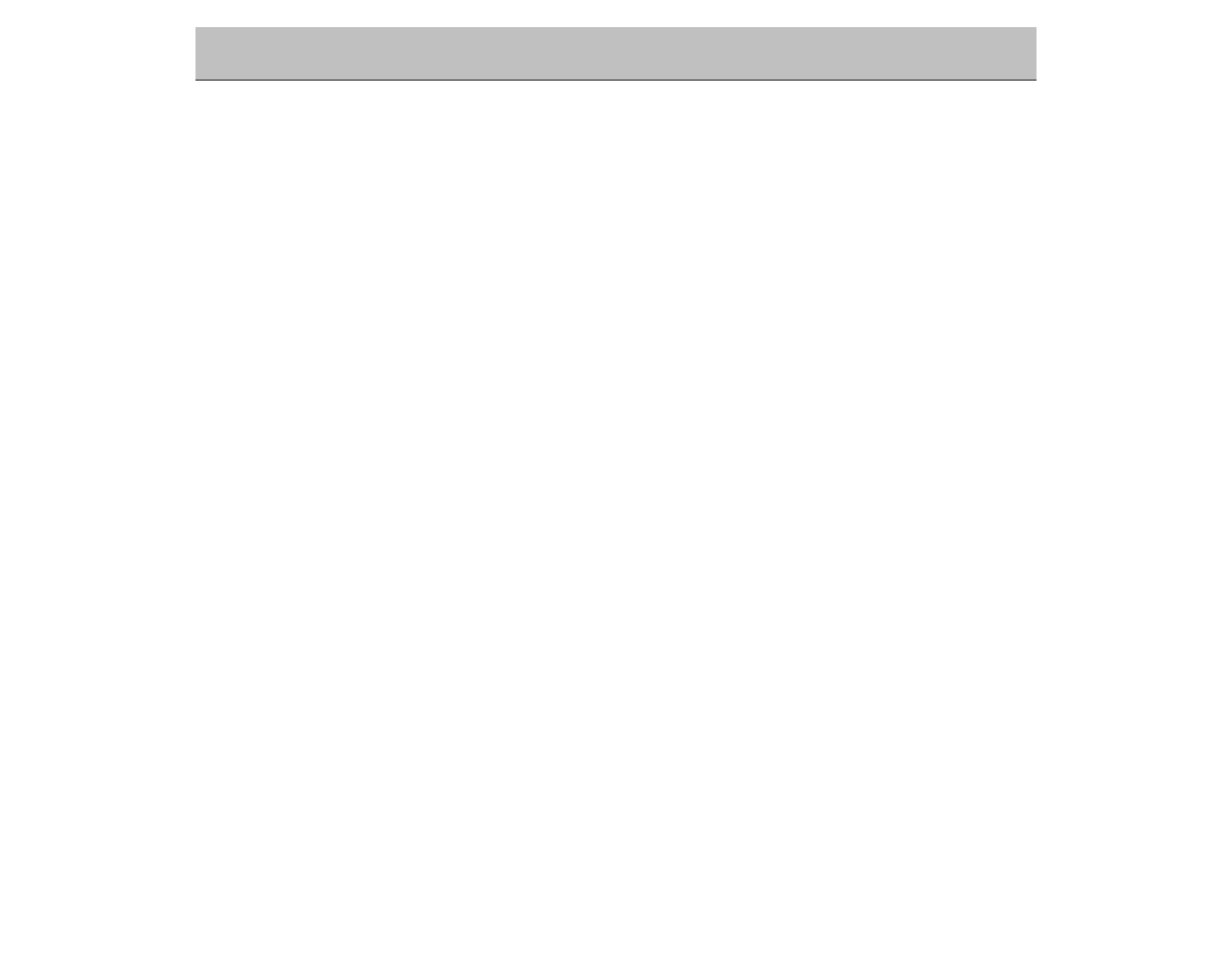|                         |          |          |          |          | <b>Very Enthusiastic Group</b> |          |         |        |                |         |
|-------------------------|----------|----------|----------|----------|--------------------------------|----------|---------|--------|----------------|---------|
|                         | Week 2   | Week 3   | Week 4   | Week 5   | Week 6                         | Week 7   | Week 8  | Week 9 | <b>Week 10</b> | Week 11 |
|                         | 5/16-    | $5/23-$  | 5/30-    | $6/6-$   | $6/13-$                        | $6/20 -$ | $6/27-$ | $7/4-$ | $7/11-$        | $7/18-$ |
| 9                       | 5/22     | 5/29     | 6/5      | 6/12     | 6/19                           | 6/26     | 7/3     | 7/10   | 7/17           | 7/24    |
| <b>Adrienne Roffers</b> | $0.00\%$ | 0.26%    | 0.09%    | $0.00\%$ | $0.00\%$                       |          |         |        |                |         |
| <b>Kathy Corrao</b>     | $0.00\%$ | 1.22%    | $0.00\%$ | $0.00\%$ | $0.00\%$                       |          |         |        |                |         |
| Laura Eichel            | 1.27%    | 1.80%    | $0.00\%$ | 0.74%    | 0.00%                          |          |         |        |                |         |
| Darlene Jewell          | 5.62%    | 7.04%    | 9.33%    | 10.04%   | $10.04\%$                      |          |         |        |                |         |
| <b>Tom Jewell</b>       | 3.95%    | 5.08%    | 6.13%    | 5.32%    | 5.89%                          |          |         |        |                |         |
| Janelle Kobleska        | 2.96%    | 2.16%    | 3.19%    | 4.32%    | 4.32%                          |          |         |        |                |         |
| <b>Wendy Konkol</b>     | 3.39%    | 3.62%    | 3.84%    | 3.50%    | 4.41%                          |          |         |        |                |         |
| <b>Kevin Marr</b>       | 2.08%    | 3.19%    | 3.26%    | 2.08%    | 5.41%                          |          |         |        |                |         |
| David Salazar           | 1.91%    | 3.90%    | 4.90%    | 5.63%    | 6.72%                          |          |         |        |                |         |
| <b>Brett Smerz</b>      | 4.17%    | 3.62%    | $0.00\%$ | $0.00\%$ | $0.00\%$                       |          |         |        |                |         |
| <b>Ryann Jost</b>       | $-0.63%$ | $0.00\%$ | $0.00\%$ | $0.00\%$ | $0.00\%$                       |          |         |        |                |         |
| <b>Indicates Top 10</b> |          |          |          |          |                                |          |         |        |                |         |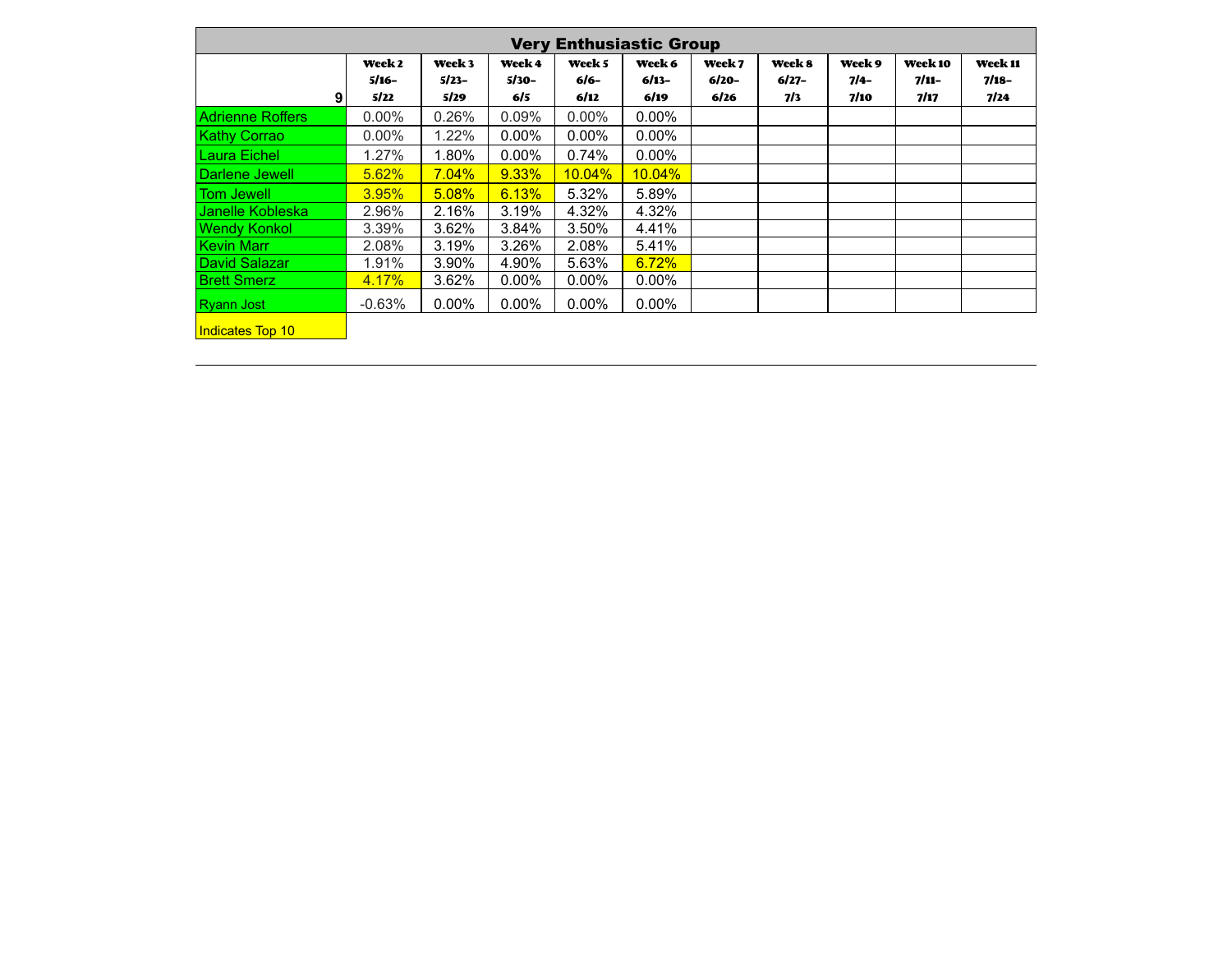|                         |                           |                           |                          |                          | (A) Monday 5:00 pm- Kayla |                            |                          |                          |                                   |                            |
|-------------------------|---------------------------|---------------------------|--------------------------|--------------------------|---------------------------|----------------------------|--------------------------|--------------------------|-----------------------------------|----------------------------|
|                         |                           |                           |                          |                          | "Monday Madness"          |                            |                          |                          |                                   |                            |
| 9                       | Week 2<br>$5/16-$<br>5/22 | Week 3<br>$5/23-$<br>5/29 | Week 4<br>$5/30-$<br>6/5 | Week 5<br>$6/6-$<br>6/12 | Week 6<br>$6/13-$<br>6/19 | Week 7<br>$6/20 -$<br>6/26 | Week 8<br>$6/27-$<br>7/3 | Week 9<br>$7/4-$<br>7/10 | <b>Week 10</b><br>$7/11-$<br>7/17 | Week 11<br>$7/18-$<br>7/24 |
| Laura Davis             | 0.64%                     | 1.60%                     | 1.50%                    | 1.60%                    | 1.60%                     |                            |                          |                          |                                   |                            |
| <b>Mary Beth Feider</b> | 0.51%                     | 1.24%                     | 1.24%                    | 2.33%                    | 2.18%                     |                            |                          |                          |                                   |                            |
| Lisa Heard              | 1.71%                     | 2.03%                     | 2.67%                    | 0.00%                    | $0.00\%$                  |                            |                          |                          |                                   |                            |
| <b>Denyse Malone</b>    | $-1.08%$                  | $0.00\%$                  | $0.00\%$                 | $-1.26%$                 | $0.00\%$                  |                            |                          |                          |                                   |                            |
| <b>Randy Malone</b>     | 0.52%                     | $0.00\%$                  | $0.00\%$                 | 0.00%                    | $0.00\%$                  |                            |                          |                          |                                   |                            |
| Gabriela Nunez          | $-0.64%$                  | $-1.78%$                  | $-0.13%$                 | 0.00%                    | $0.00\%$                  |                            |                          |                          |                                   |                            |
| <b>Suzanne Polenz</b>   | 2.72%                     | 4.20%                     | 6.18%                    | 6.67%                    | 7.79%                     |                            |                          |                          |                                   |                            |
| <b>Kelly Quakkelaar</b> | $-1.38%$                  | $-0.69%$                  | 1.78%                    | 2.17%                    | 2.17%                     |                            |                          |                          |                                   |                            |
| Katie Wagner            | 3.75%                     | 4.70%                     | 5.66%                    | 6.06%                    | 8.37%                     |                            |                          |                          |                                   |                            |
| Lisa Vande Yacht        | $0.00\%$                  | 1.61%                     | 0.20%                    | 1.11%                    | 1.11%                     |                            |                          |                          |                                   |                            |
|                         |                           |                           |                          |                          |                           |                            |                          |                          |                                   |                            |
| Team                    | 0.98%                     | 1.72%                     | 2.42%                    | 2.59%                    | 3.04%                     |                            |                          |                          |                                   |                            |
| <b>Indicates Top 10</b> |                           |                           |                          |                          |                           |                            |                          |                          |                                   |                            |

|                           |                   |                   |                   |                  | (B) Tuesdays 5:30am- Amy |                    |                   |                  |                    |                    |
|---------------------------|-------------------|-------------------|-------------------|------------------|--------------------------|--------------------|-------------------|------------------|--------------------|--------------------|
|                           |                   |                   |                   |                  | "Waisting Away"          |                    |                   |                  |                    |                    |
|                           | Week 2<br>$5/16-$ | Week 3<br>$5/23-$ | Week 4<br>$5/30-$ | Week 5<br>$6/6-$ | Week 6<br>$6/13-$        | Week 7<br>$6/20 -$ | Week 8<br>$6/27-$ | Week 9<br>$7/4-$ | Week 10<br>$7/11-$ | Week 11<br>$7/18-$ |
|                           | 5/22              | 5/29              | 6/5               | 6/12             | 6/19                     | 6/26               | 7/3               | 7/10             | 7/17               | 7/24               |
| <b>Kevin Beasley</b>      | 1.93%             | 3.69%             | 3.86%             | 3.86%            | 5.36%                    |                    |                   |                  |                    |                    |
| Noelle Beasley            | 2.64%             | 2.51%             | 3.69%             | 4.35%            | 4.35%                    |                    |                   |                  |                    |                    |
| Jennifer Heinert          | 2.51%             | 3.03%             | 3.24%             | 3.34%            | 1.36%                    |                    |                   |                  |                    |                    |
| <b>Ryann Jost</b>         | $0.00\%$          | $0.00\%$          | $0.00\%$          | $0.00\%$         | $0.00\%$                 |                    |                   |                  |                    |                    |
| <b>Theresa Leto</b>       | 3.01%             | 3.64%             | 4.26%             | 4.26%            | 5.41%                    |                    |                   |                  |                    |                    |
| David Mikolainis          | 4.02%             | 5.68%             | 5.82%             | 7.48%            | 7.48%                    |                    |                   |                  |                    |                    |
| <b>Karen Mikolainis</b>   | 1.62%             | 2.86%             | 4.29%             | 4.76%            | 4.76%                    |                    |                   |                  |                    |                    |
| <b>Marly Salazar</b>      | 3.76%             | 4.40%             | 5.05%             | 5.80%            | 7.09%                    |                    |                   |                  |                    |                    |
| <b>Stephanie Stumbras</b> | 0.65%             | 0.32%             | $-0.22%$          | 0.86%            | $-0.75%$                 |                    |                   |                  |                    |                    |
| <b>Rachel Sura</b>        | 1.92%             | 3.01%             | 3.60%             | 3.68%            | 3.68%                    |                    |                   |                  |                    |                    |
|                           |                   |                   |                   |                  |                          |                    |                   |                  |                    |                    |
| Team                      | 2.50%             | 3.38%             | 3.85%             | 4.42%            | 4.48%                    |                    |                   |                  |                    |                    |
| <b>Indicates Top 10</b>   |                   |                   |                   |                  |                          |                    |                   |                  |                    |                    |

 $\mathcal{L}(\mathcal{L})$  and  $\mathcal{L}(\mathcal{L})$  and  $\mathcal{L}(\mathcal{L})$  and  $\mathcal{L}(\mathcal{L})$ 

 $\mathcal{L}^{\mathcal{L}}(\mathcal{L}^{\mathcal{L}})$  and  $\mathcal{L}^{\mathcal{L}}(\mathcal{L}^{\mathcal{L}})$  and  $\mathcal{L}^{\mathcal{L}}(\mathcal{L}^{\mathcal{L}})$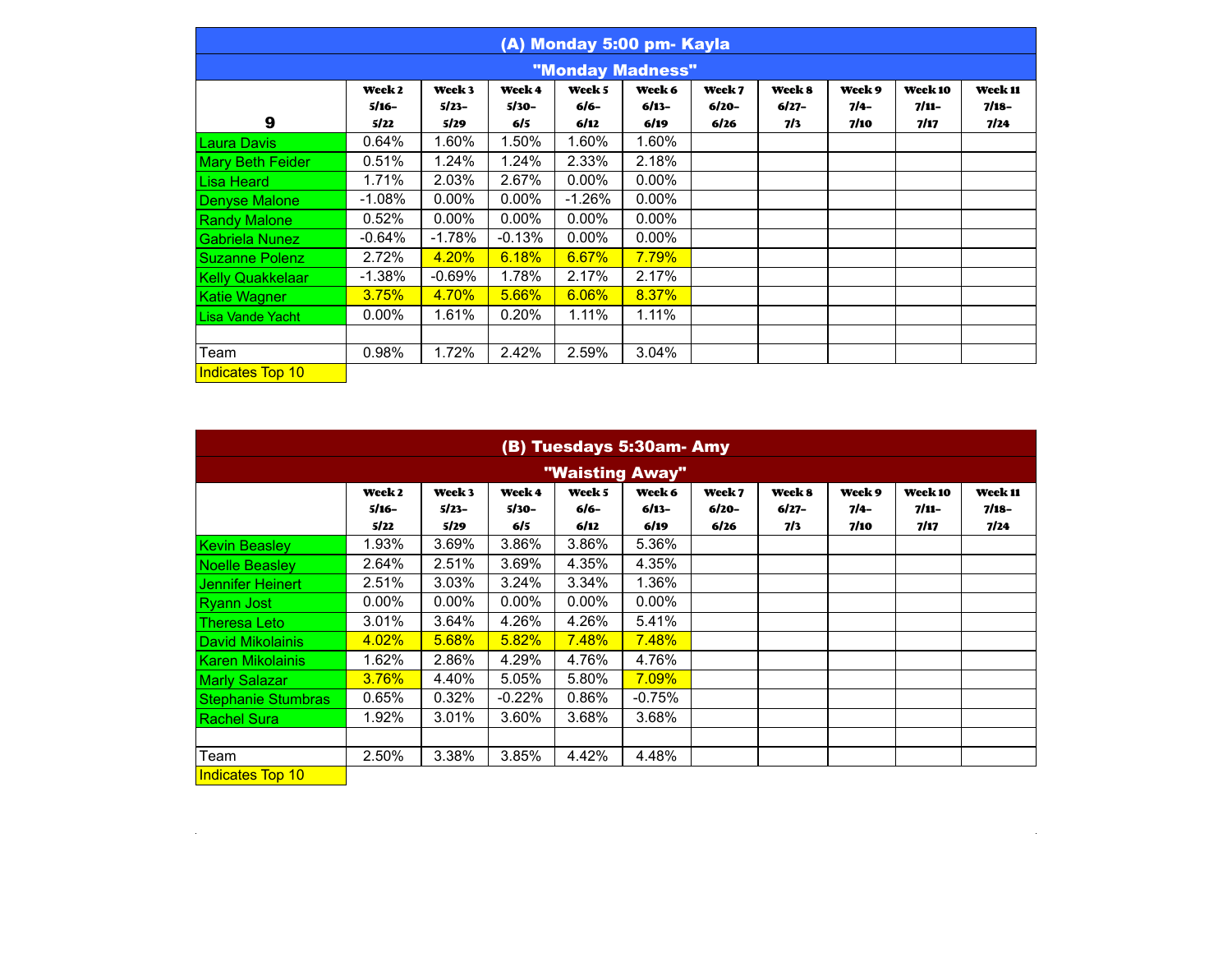|                             |                           |                           |                          |                          | (C) Tuesdays 4:45pm- Jeremy |                            |                          |                          |                                   |                            |
|-----------------------------|---------------------------|---------------------------|--------------------------|--------------------------|-----------------------------|----------------------------|--------------------------|--------------------------|-----------------------------------|----------------------------|
|                             |                           |                           |                          |                          | "Summer Shredders"          |                            |                          |                          |                                   |                            |
|                             | Week 2<br>$5/16-$<br>5/22 | Week 3<br>$5/23-$<br>5/29 | Week 4<br>$5/30-$<br>6/5 | Week 5<br>$6/6-$<br>6/12 | Week 6<br>$6/13-$<br>6/19   | Week 7<br>$6/20 -$<br>6/26 | Week 8<br>$6/27-$<br>7/3 | Week 9<br>$7/4-$<br>7/10 | <b>Week 10</b><br>$7/11-$<br>7/17 | Week 11<br>$7/18-$<br>7/24 |
| Fernanda Balthazor          | 0.00%                     | 0.00%                     | 0.00%                    | 0.00%                    | 0.00%                       |                            |                          |                          |                                   |                            |
| <b>Tina Bollman</b>         | 5.21%                     | 5.45%                     | 5.33%                    | 4.96%                    | 4.60%                       |                            |                          |                          |                                   |                            |
| <b>Beth Grosman</b>         | 7.10%                     | 8.04%                     | 7.66%                    | 8.22%                    | 7.66%                       |                            |                          |                          |                                   |                            |
| <b>Angela Hess</b>          | 1.96%                     | 3.58%                     | 3.00%                    | 4.97%                    | 2.66%                       |                            |                          |                          |                                   |                            |
| <b>Arthur Holdmann</b>      | 3.15%                     | 3.99%                     | 5.14%                    | 6.29%                    | 7.21%                       |                            |                          |                          |                                   |                            |
| Sarah Holdmann              | 0.65%                     | 0.84%                     | 1.86%                    | 2.89%                    | 4.29%                       |                            |                          |                          |                                   |                            |
| <b>Crystal Irish Rogall</b> | 1.85%                     | 2.07%                     | 2.07%                    | 2.07%                    | 0.00%                       |                            |                          |                          |                                   |                            |
| <b>Haley Johnson</b>        | 0.24%                     | 0.00%                     | $-0.08%$                 | 1.05%                    | 1.29%                       |                            |                          |                          |                                   |                            |
| Tamara Johnson              | 1.45%                     | 2.25%                     | 2.47%                    | 3.64%                    | 5.82%                       |                            |                          |                          |                                   |                            |
| <b>Therese Konkel</b>       | $-0.33\%$                 | 0.11%                     | 0.00%                    | 1.10%                    | 1.10%                       |                            |                          |                          |                                   |                            |
| <b>Kathy Kuri</b>           | 0.96%                     | 0.96%                     | $0.00\%$                 | 2.80%                    | 2.21%                       |                            |                          |                          |                                   |                            |
| Dawn Lessard                | 1.25%                     | 3.95%                     | 4.37%                    | 4.89%                    | 6.55%                       |                            |                          |                          |                                   |                            |
| <b>Suzanne Polenz</b>       | 2.72%                     | 4.20%                     | 6.18%                    | 6.67%                    | 7.79%                       |                            |                          |                          |                                   |                            |
| <b>Cathy Safarik</b>        | 0.31%                     | 0.93%                     | 0.21%                    | 1.65%                    | 1.24%                       |                            |                          |                          |                                   |                            |
| Team                        | 2.46%                     | 2.94%                     | 3.20%                    | 4.04%                    | 3.82%                       |                            |                          |                          |                                   |                            |
| <b>Indicates Top 10</b>     |                           |                           |                          |                          |                             |                            |                          |                          |                                   |                            |

|                  | (D) Tuesdays 6:00pm- Blake |                           |                          |                          |                           |                            |                          |                          |                                   |                            |  |  |
|------------------|----------------------------|---------------------------|--------------------------|--------------------------|---------------------------|----------------------------|--------------------------|--------------------------|-----------------------------------|----------------------------|--|--|
|                  |                            |                           |                          |                          |                           |                            |                          |                          |                                   |                            |  |  |
|                  | Week 2<br>$5/16-$<br>5/22  | Week 3<br>$5/23-$<br>5/29 | Week 4<br>$5/30-$<br>6/5 | Week 5<br>$6/6-$<br>6/12 | Week 6<br>$6/13-$<br>6/19 | Week 7<br>$6/20 -$<br>6/26 | Week 8<br>$6/27-$<br>7/3 | Week 9<br>$7/4-$<br>7/10 | <b>Week 10</b><br>$7/11-$<br>7/17 | Week 11<br>$7/18-$<br>7/24 |  |  |
| Julie DeGaro     | 1.45%                      | 0.22%                     | $-0.22%$                 | 2.12%                    | $0.00\%$                  |                            |                          |                          |                                   |                            |  |  |
| Michael Schmit   | 1.73%                      | $0.00\%$                  | 1.73%                    | 1.87%                    | $0.00\%$                  |                            |                          |                          |                                   |                            |  |  |
|                  |                            |                           |                          |                          |                           |                            |                          |                          |                                   |                            |  |  |
| Team             | 1.62%                      | 0.09%                     | 0.98%                    | $.96\%$                  | $0.00\%$                  |                            |                          |                          |                                   |                            |  |  |
| Indicates Top 10 |                            |                           |                          |                          |                           |                            |                          |                          |                                   |                            |  |  |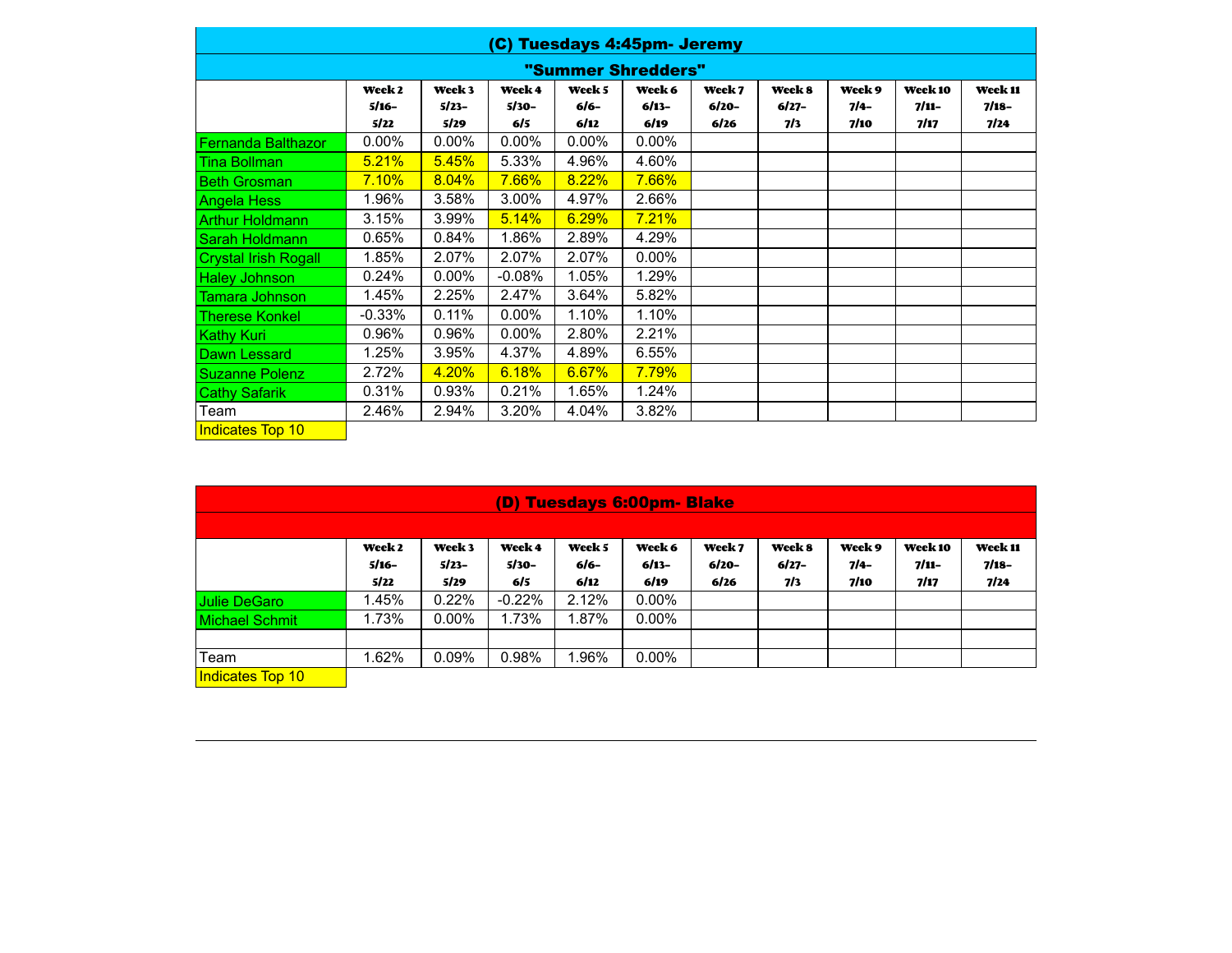|                         |                           |                           |                          |                          | (E) Wednesdays 6:00am- Sarah |                           |                                 |                          |                                   |                                   |
|-------------------------|---------------------------|---------------------------|--------------------------|--------------------------|------------------------------|---------------------------|---------------------------------|--------------------------|-----------------------------------|-----------------------------------|
|                         |                           |                           |                          |                          | "The Real Slim Shadies"      |                           |                                 |                          |                                   |                                   |
|                         | Week 2<br>$5/16-$<br>5/22 | Week 3<br>$5/23-$<br>5/29 | Week 4<br>$5/30-$<br>6/5 | Week 5<br>$6/6-$<br>6/12 | Week 6<br>$6/13-$<br>6/19    | Week 7<br>$6/20-$<br>6/26 | <b>Week 8</b><br>$6/27-$<br>7/3 | Week 9<br>$7/4-$<br>7/10 | <b>Week 10</b><br>$7/11-$<br>7/17 | <b>Week 11</b><br>$7/18-$<br>7/24 |
| Jennifer Brzycki        | $-1.97%$                  | $-1.12%$                  | $-1.40%$                 | 0.84%                    | $0.00\%$                     |                           |                                 |                          |                                   |                                   |
| Kari Dawson             | 1.29%                     | $-0.82%$                  | $-0.35%$                 | $-0.94%$                 | $-0.94%$                     |                           |                                 |                          |                                   |                                   |
| <b>Marcia Getzloff</b>  | 1.78%                     | 2.33%                     | 0.82%                    | 2.05%                    | 2.60%                        |                           |                                 |                          |                                   |                                   |
| <b>Tracey Heber</b>     | 0.83%                     | 0.83%                     | 0.21%                    | 0.62%                    | $-0.83%$                     |                           |                                 |                          |                                   |                                   |
| <b>Caley Ann Mutrie</b> | 2.85%                     | 3.98%                     | 3.32%                    | 4.08%                    | 3.32%                        |                           |                                 |                          |                                   |                                   |
| <b>Vicki Peters</b>     | 2.33%                     | 3.01%                     | 3.56%                    | 5.61%                    | 5.20%                        |                           |                                 |                          |                                   |                                   |
| <b>Mary Pat Rick</b>    | 2.44%                     | 2.44%                     | 0.42%                    | 0.25%                    | 0.34%                        |                           |                                 |                          |                                   |                                   |
| Diana Schmidt           | 3.46%                     | 5.73%                     | 6.23%                    | 7.51%                    | 8.50%                        |                           |                                 |                          |                                   |                                   |
| <b>Paul Schmidt</b>     | 3.38%                     | 4.83%                     | 5.52%                    | 5.66%                    | 6.63%                        |                           |                                 |                          |                                   |                                   |
| <b>Robert Smith</b>     | 4.43%                     | 5.99%                     | 7.64%                    | 7.73%                    | 10.42%                       |                           |                                 |                          |                                   |                                   |
| Sarah Smith             | 4.56%                     | 7.04%                     | 6.96%                    | 7.95%                    | 9.53%                        |                           |                                 |                          |                                   |                                   |
| <b>Robert Winkler</b>   | 2.38%                     | 4.45%                     | 5.05%                    | 6.01%                    | 6.98%                        |                           |                                 |                          |                                   |                                   |
|                         |                           |                           |                          |                          |                              |                           |                                 |                          |                                   |                                   |
| Team                    | 2.55%                     | 3.59%                     | 3.58%                    | 4.27%                    | 4.77%                        |                           |                                 |                          |                                   |                                   |
| Indicates Top 10        |                           |                           |                          |                          |                              |                           |                                 |                          |                                   |                                   |

|                         |                   |                   |                   |                  | (F) Wednesdays 6:15pm- Amy |                    |                          |                  |                           |                    |
|-------------------------|-------------------|-------------------|-------------------|------------------|----------------------------|--------------------|--------------------------|------------------|---------------------------|--------------------|
|                         |                   |                   |                   |                  | "Snap, Crackle, Pop"       |                    |                          |                  |                           |                    |
|                         | Week 2<br>$5/16-$ | Week 3<br>$5/23-$ | Week 4<br>$5/30-$ | Week 5<br>$6/6-$ | Week 6<br>$6/13-$          | Week 7<br>$6/20 -$ | <b>Week 8</b><br>$6/27-$ | Week 9<br>$7/4-$ | <b>Week 10</b><br>$7/11-$ | Week 11<br>$7/18-$ |
|                         | 5/22              | 5/29              | 6/5               | 6/12             | 6/19                       | 6/26               | 7/3                      | 7/10             | 7/17                      | 7/24               |
| <b>Robert Bortman</b>   | 0.44%             | 1.43%             | 1.54%             | 2.64%            | 3.19%                      |                    |                          |                  |                           |                    |
| <b>Jennifer Clouse</b>  | 3.39%             | 4.22%             | 5.35%             | 5.13%            | 6.03%                      |                    |                          |                  |                           |                    |
| Jonnathan Dannecker     | 2.30%             | 4.32%             | 5.37%             | 7.29%            | 9.40%                      |                    |                          |                  |                           |                    |
| <b>Bob Klar</b>         | 1.58%             | 2.32%             | 1.91%             | 1.91%            | 2.32%                      |                    |                          |                  |                           |                    |
| Jennifer Klar           | 1.86%             | 1.86%             | 1.86%             | 1.99%            | 1.36%                      |                    |                          |                  |                           |                    |
| Dan Nikolaus            | 1.43%             | 1.95%             | 2.08%             | 2.54%            | 2.47%                      |                    |                          |                  |                           |                    |
| <b>Tracy Nikolaus</b>   | 3.06%             | 3.18%             | 4.43%             | 5.90%            | 5.79%                      |                    |                          |                  |                           |                    |
| <b>Travis Nikolaus</b>  | 4.75%             | 5.80%             | 6.07%             | 6.33%            | 8.71%                      |                    |                          |                  |                           |                    |
| <b>Jeremy Rose</b>      | 2.31%             | 2.76%             | 3.80%             | 4.62%            | 4.25%                      |                    |                          |                  |                           |                    |
| <b>Amber Sorgent</b>    | 1.40%             | 1.82%             | 1.82%             | 2.73%            | 3.07%                      |                    |                          |                  |                           |                    |
| <b>Stacy Williamson</b> | 1.46%             | 2.34%             | 2.34%             | 3.03%            | 3.03%                      |                    |                          |                  |                           |                    |
| Dale Wittlieff          | 1.67%             | 3.43%             | 3.61%             | 5.28%            | 6.67%                      |                    |                          |                  |                           |                    |
|                         |                   |                   |                   |                  |                            |                    |                          |                  |                           |                    |
| Team                    | 2.21%             | 3.03%             | 3.42%             | 4.13%            | 4.76%                      |                    |                          |                  |                           |                    |
| <b>Indicates Top 10</b> |                   |                   |                   |                  |                            |                    |                          |                  |                           |                    |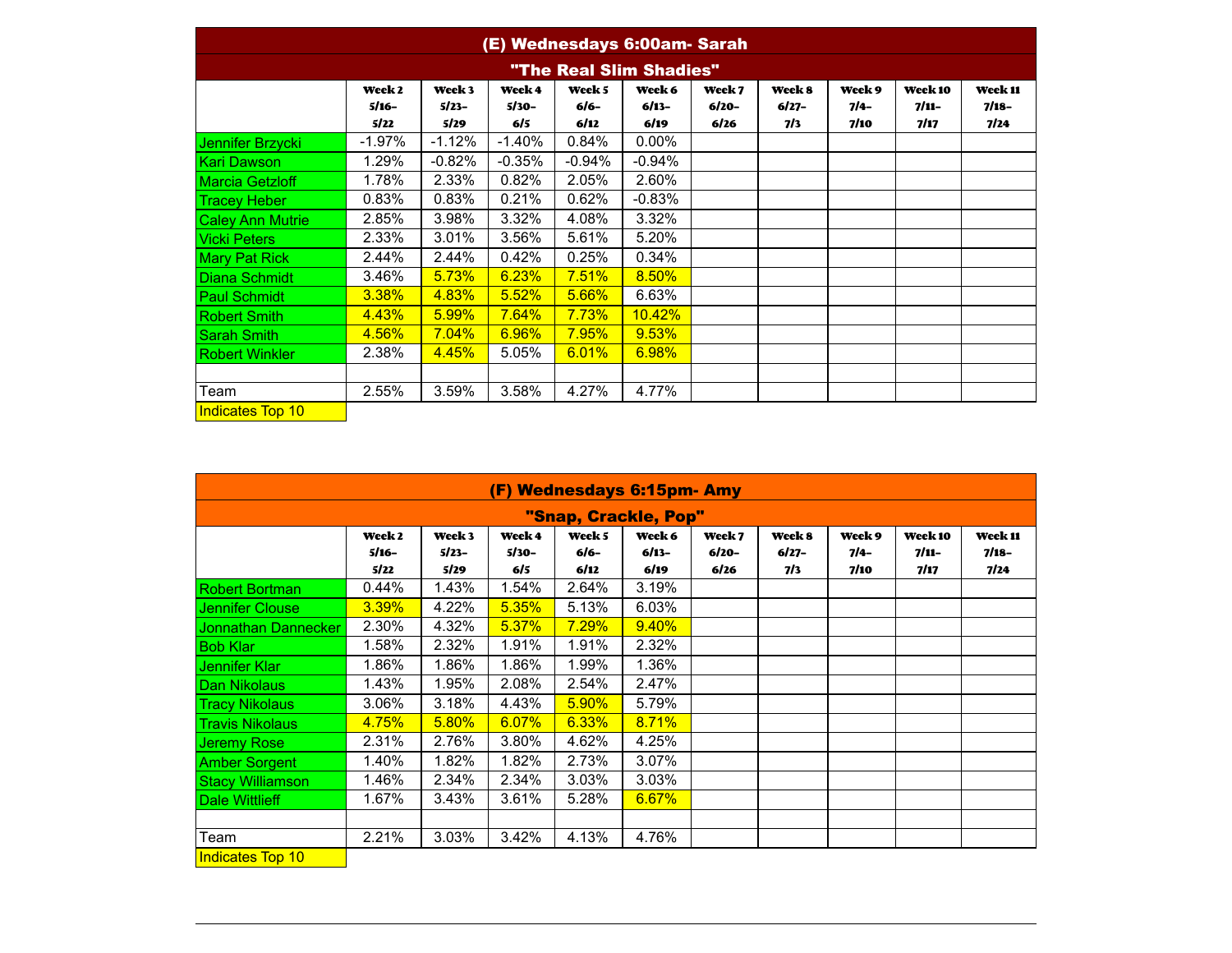|                       | (G) Thursdays 5:30am- Melissa |          |          |                   |          |          |         |        |                |         |  |  |  |
|-----------------------|-------------------------------|----------|----------|-------------------|----------|----------|---------|--------|----------------|---------|--|--|--|
|                       |                               |          |          | "HIIT that a@@!!" |          |          |         |        |                |         |  |  |  |
|                       | Week 2                        | Week 3   | Week 4   | Week 5            | Week 6   | Week 7   | Week 8  | Week 9 | <b>Week 10</b> | Week 11 |  |  |  |
|                       | $5/16-$                       | $5/23-$  | $5/30-$  | $6/6-$            | $6/13-$  | $6/20 -$ | $6/27-$ | $7/4-$ | $7/11-$        | $7/18-$ |  |  |  |
|                       | 5/22                          | 5/29     | 6/5      | 6/12              | 6/19     | 6/26     | 7/3     | 7/10   | 7/17           | 7/24    |  |  |  |
| <b>Julie Beaumont</b> | $-0.49%$                      | $-1.10%$ | $-0.24%$ | 0.24%             | 0.37%    |          |         |        |                |         |  |  |  |
| <b>Paul Clouse</b>    | 5.98%                         | 6.04%    | 7.88%    | 9.52%             | 9.58%    |          |         |        |                |         |  |  |  |
| <b>Kristin Cullaz</b> | 2.89%                         | 3.66%    | 3.47%    | 4.63%             | 3.86%    |          |         |        |                |         |  |  |  |
| <b>Jill Defrance</b>  | 0.30%                         | 0.75%    | 0.15%    | 1.05%             | $-1.20%$ |          |         |        |                |         |  |  |  |
| Dawn Lessard          | 1.98%                         | 3.95%    | 4.37%    | 4.89%             | 6.55%    |          |         |        |                |         |  |  |  |
| Michelle McCue        | 2.21%                         | 1.69%    | 2.79%    | 2.67%             | 2.09%    |          |         |        |                |         |  |  |  |
| <b>Andrea Meyers</b>  | 0.68%                         | 1.25%    | 2.38%    | 1.93%             | 3.97%    |          |         |        |                |         |  |  |  |
| <b>Amy Oechsner</b>   | 2.57%                         | 2.69%    | 3.98%    | 4.33%             | 4.09%    |          |         |        |                |         |  |  |  |
| Kristie Rask          | 2.59%                         | 2.38%    | 1.24%    | 2.59%             | 2.28%    |          |         |        |                |         |  |  |  |
| <b>Jodi Rinzel</b>    | 1.77%                         | 2.18%    | 0.00%    | 2.59%             | 3.96%    |          |         |        |                |         |  |  |  |
| <b>Rachel Smith</b>   | $-0.74%$                      | $-0.74%$ | 1.26%    | 1.05%             | 3.16%    |          |         |        |                |         |  |  |  |
| Heidi Sorrem          | 1.96%                         | 3.01%    | 1.70%    | 3.14%             | 3.27%    |          |         |        |                |         |  |  |  |
| <b>Aaron Strade</b>   | 1.44%                         | 0.89%    | 1.00%    | 0.67%             | 0.00%    |          |         |        |                |         |  |  |  |
| Natalie Strade        | 1.06%                         | 1.82%    | 0.91%    | 1.21%             | 1.97%    |          |         |        |                |         |  |  |  |
| Pamela Woyte          | 0.29%                         | 1.01%    | $0.00\%$ | 0.14%             | 0.43%    |          |         |        |                |         |  |  |  |
| Team                  | 1.94%                         | 2.25%    | 2.52%    | 3.21%             | 3.47%    |          |         |        |                |         |  |  |  |
| Indicates Top 10      |                               |          |          |                   |          |          |         |        |                |         |  |  |  |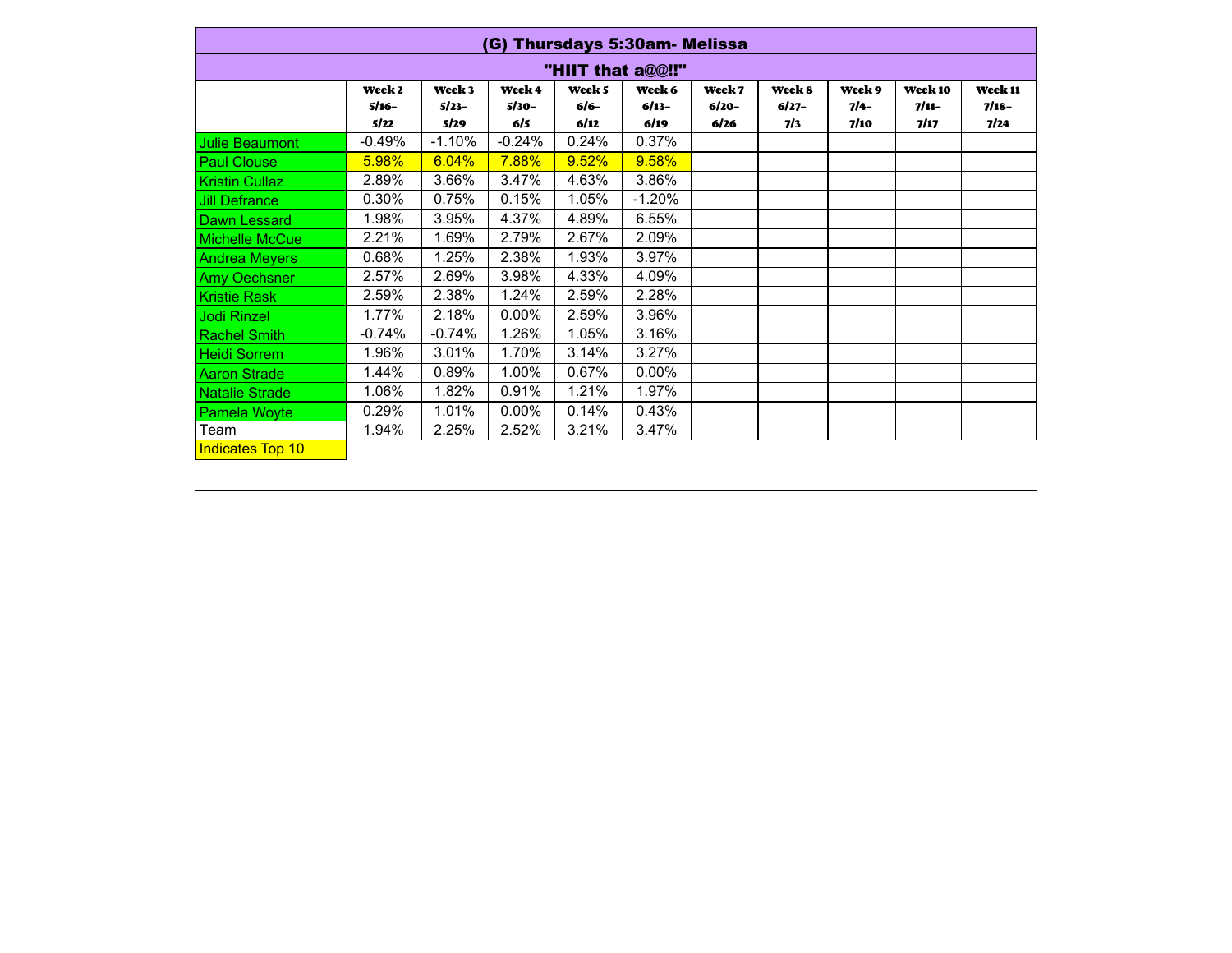|                         |          |          |         |        | (H) Thursdays 5:00 pm - Ariana |          |         |        |                |         |
|-------------------------|----------|----------|---------|--------|--------------------------------|----------|---------|--------|----------------|---------|
|                         |          |          |         |        | "Ariana's Average Joes"        |          |         |        |                |         |
|                         | Week 2   | Week 3   | Week 4  | Week 5 | Week 6                         | Week 7   | Week 8  | Week 9 | <b>Week 10</b> | Week 11 |
|                         | $5/16-$  | $5/23-$  | $5/30-$ | $6/6-$ | $6/13-$                        | $6/20 -$ | $6/27-$ | $7/4-$ | $7/11-$        | $7/18-$ |
|                         | 5/22     | 5/29     | 6/5     | 6/12   | 6/19                           | 6/26     | 7/3     | 7/10   | 7/17           | 7/24    |
| <b>Kevin Cesar</b>      | 0.50%    | $0.00\%$ | 0.00%   | 0.00%  | $0.00\%$                       |          |         |        |                |         |
| Laura Davis             | 0.80%    | 1.60%    | 2.46%   | 1.60%  | 1.60%                          |          |         |        |                |         |
| Mary Beth Feider        | 0.51%    | 1.16%    | 1.24%   | 2.33%  | 2.18%                          |          |         |        |                |         |
| <b>John Engelhardt</b>  | 3.26%    | 4.44%    | 4.53%   | 5.43%  | 5.98%                          |          |         |        |                |         |
| Heidi Jolly             | 0.83%    | 1.65%    | 1.65%   | 1.93%  | $0.00\%$                       |          |         |        |                |         |
| Ericka Meeks            | 2.45%    | 3.36%    | 4.13%   | 4.39%  | 5.68%                          |          |         |        |                |         |
| <b>Suzanne Polenz</b>   | 3.46%    | 4.94%    | 6.18%   | 6.67%  | 7.79%                          |          |         |        |                |         |
| Angela Popp             | $0.00\%$ | 1.97%    | 2.90%   | 3.52%  | 2.90%                          |          |         |        |                |         |
| <b>David Simms</b>      | 2.62%    | 3.69%    | 3.19%   | 5.81%  | 7.04%                          |          |         |        |                |         |
| Laci Simms              | 6.26%    | 7.55%    | 8.23%   | 9.26%  | 9.86%                          |          |         |        |                |         |
| <b>Rob Simon</b>        | $-0.32%$ | $-0.39%$ | 1.49%   | 1.56%  | 1.62%                          |          |         |        |                |         |
| <b>Susan Swing</b>      | 0.83%    | 1.67%    | 1.11%   | 2.50%  | 1.39%                          |          |         |        |                |         |
|                         |          |          |         |        |                                |          |         |        |                |         |
| Team                    | 1.68%    | 2.46%    | 2.93%   | 3.59%  | 3.68%                          |          |         |        |                |         |
| <b>Indicates Top 10</b> |          |          |         |        |                                |          |         |        |                |         |

|                          |                    |                   |                   |                  | (I) Thursdays 6:00pm- Matty |                   |                   |                  |                           |                    |  |  |  |
|--------------------------|--------------------|-------------------|-------------------|------------------|-----------------------------|-------------------|-------------------|------------------|---------------------------|--------------------|--|--|--|
|                          | "Matty's Six-Pack" |                   |                   |                  |                             |                   |                   |                  |                           |                    |  |  |  |
|                          | Week 2<br>$5/16-$  | Week 3<br>$5/23-$ | Week 4<br>$5/30-$ | Week 5<br>$6/6-$ | Week 6<br>$6/13-$           | Week 7<br>$6/20-$ | Week 8<br>$6/27-$ | Week 9<br>$7/4-$ | <b>Week 10</b><br>$7/11-$ | Week 11<br>$7/18-$ |  |  |  |
|                          | 5/22               | 5/29              | 6/5               | 6/12             | 6/19                        | 6/26              | 7/3               | 7/10             | 7/17                      | 7/24               |  |  |  |
| Jennifer Holter          | 0.79%              | 1.73%             | 1.26%             | 1.73%            | 2.52%                       |                   |                   |                  |                           |                    |  |  |  |
| <b>Brian Klappenbach</b> | 1.90%              | 3.16%             | 3.71%             | 5.29%            | 5.45%                       |                   |                   |                  |                           |                    |  |  |  |
| Barbara Laposki          | 2.26%              | 2.38%             | 2.98%             | 2.26%            | 2.62%                       |                   |                   |                  |                           |                    |  |  |  |
| Victoria Lovo            | $-0.12%$           | 0.48%             | 1.08%             | 1.92%            | 0.48%                       |                   |                   |                  |                           |                    |  |  |  |
| <b>Caley Ann Mutrie</b>  | 2.56%              | 3.98%             | 3.32%             | 4.08%            | 3.32%                       |                   |                   |                  |                           |                    |  |  |  |
| <b>Corey Sorrem</b>      | 2.25%              | 2.81%             | 1.85%             | 2.65%            | 2.81%                       |                   |                   |                  |                           |                    |  |  |  |
|                          |                    |                   |                   |                  |                             |                   |                   |                  |                           |                    |  |  |  |
| Team                     | 1.64%              | 2.50%             | 2.38%             | 3.07%            | 3.03%                       |                   |                   |                  |                           |                    |  |  |  |
| <b>Indicates Top 10</b>  |                    |                   |                   |                  |                             |                   |                   |                  |                           |                    |  |  |  |

 $\mathcal{L}(\mathcal{L}^{\mathcal{L}})$  and  $\mathcal{L}^{\mathcal{L}}$  and  $\mathcal{L}^{\mathcal{L}}$  and  $\mathcal{L}^{\mathcal{L}}$ 

 $\sim$ 

 $\mathcal{L}^{\mathcal{L}}(\mathcal{L}^{\mathcal{L}}(\mathcal{L}^{\mathcal{L}}(\mathcal{L}^{\mathcal{L}}(\mathcal{L}^{\mathcal{L}}(\mathcal{L}^{\mathcal{L}}(\mathcal{L}^{\mathcal{L}}(\mathcal{L}^{\mathcal{L}}(\mathcal{L}^{\mathcal{L}}(\mathcal{L}^{\mathcal{L}}(\mathcal{L}^{\mathcal{L}}(\mathcal{L}^{\mathcal{L}}(\mathcal{L}^{\mathcal{L}}(\mathcal{L}^{\mathcal{L}}(\mathcal{L}^{\mathcal{L}}(\mathcal{L}^{\mathcal{L}}(\mathcal{L}^{\mathcal{L$